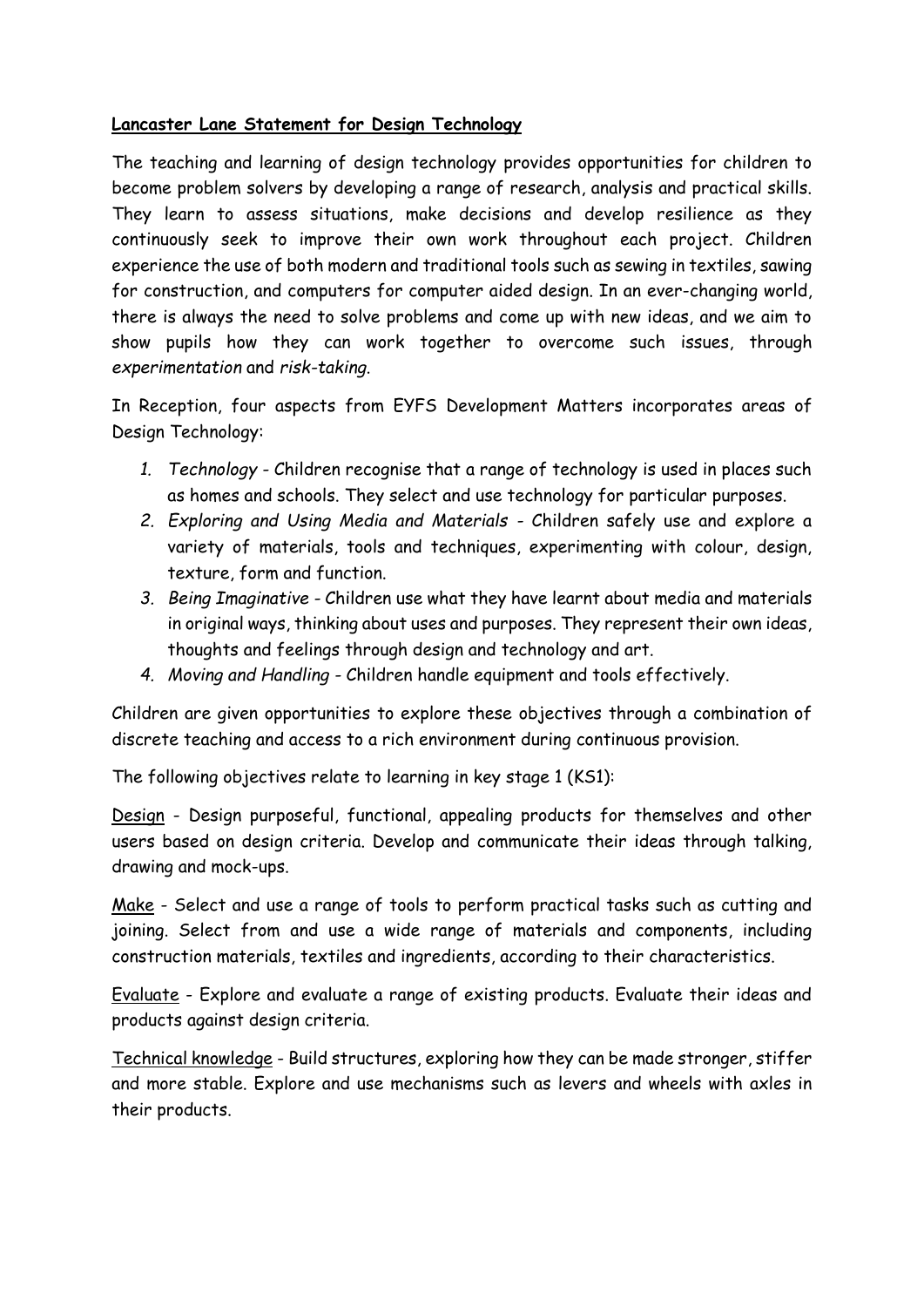Across key stage 2 (KS2) the following objectives are focused on:

Design - Use research and develop design criteria to inform the design of innovative, functional, appealing products that are fit for purpose, aimed at particular individuals or groups. Generate, develop, model and communicate their ideas through discussion, annotated sketches, cross-sectional and exploded diagrams, prototypes, pattern pieces and computer-aided design.

Make - Select from and use a wider range of tools and equipment to perform practical tasks, accurately. Select from and use a wider range of materials and components, including construction materials, textiles and ingredients, according to their functional properties and aesthetic qualities.

Evaluate - Investigate and analyse a range of existing products. Evaluate their ideas and products against their own design criteria and consider the views of others to improve their work. Understand how key events and individuals in design and technology have helped shape the world.

Technical knowledge - Apply their understanding of how to strengthen, stiffen and reinforce more complex structures. Understand and use mechanical systems in their products. Understand and use electrical systems in their products. Apply their understanding of computing to program, monitor and control their products.

Leyland is an industrial town with a rich history of vehicle manufactures. We organise visits to the Leyland Motor Museum and gain from the wealth of knowledge available about vehicles that have been made locally for hundreds of years, as well as in the present day. We make links with history when learning about vehicles and the chassis system of the moving mechanism. We make use of visitors where possible to come and discuss local industries and their own knowledge of specific topics such as textiles and electronics. We aim to make links with the local high school with secondary pupils acting as experts in areas such as textiles, being able to share their GCSE level projects with our KS2 children.

We aim for children to see their ability to solve problems in real life situations in an ever changing world. Having quite a new town – Buckshaw Village - grow locally to our school, provides opportunities to see changes in a variety of industries and make links with geography as children study the local area and learn about decisions people have made to improve people's lives.

Design technology is assessed by class teachers following a taught unit; each year group focuses on at least two units per year. The teacher will ensure all objectives (both